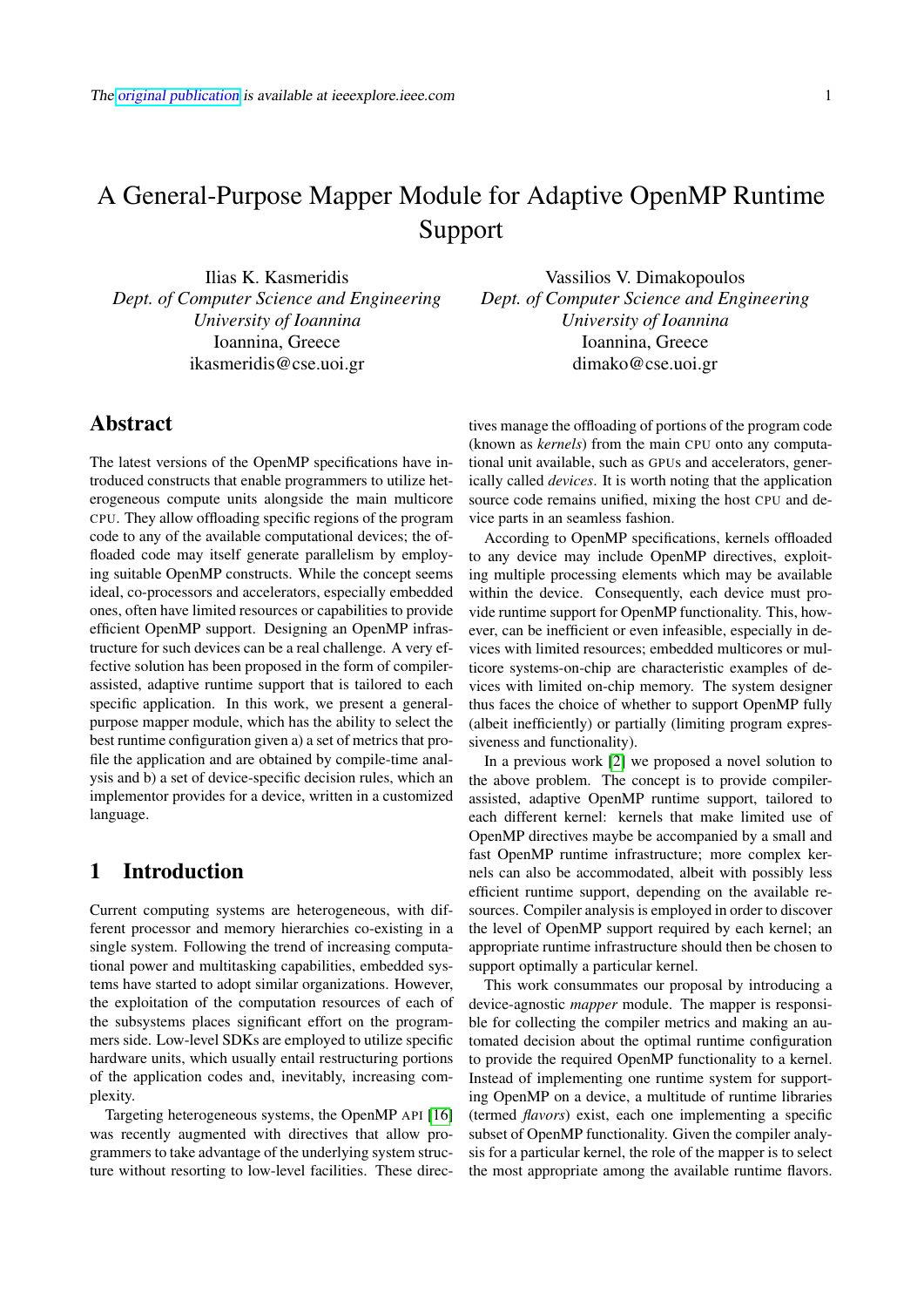Since such an action requires knowledge about the flavor features, the mapper is equipped with a flavor-selection language called MAL. Based on MAL, the device designer can describe the selection logic among the different flavors through a set of rules.

The rest of the paper is organized as follows. Section [2](#page-1-0) gives a brief introduction to the device-related features of OpenMP. Section [3](#page-2-0) summarizes the compiler-assisted, adaptive runtime support mechanism. Section [4](#page-3-0) presents the concept of the mapper module and details its design; a case study is given in Section [5.](#page-5-1) Finally, Section [6](#page-5-2) concludes this work.

#### 1.1 Related Work

Devices were added to OpenMP in V4.0 of its specifications but OpenMP was considered as a possible programming model for accelerators or multicore embedded systems much earlier [\[7,](#page-6-1) [8,](#page-6-2) [13\]](#page-6-3). These works, however, refer to older versions of the standard and, most importantly, do not address heterogeneity. In [\[3\]](#page-5-3) Agathos et al present an implementation of OpenMP on the STHORM accelerator. The innovative feature of their design is the deployment of the OpenMP model both at the host and the fabric sides in a seamless way, providing an interface similar to the device model of OpenMP V4.0 for offloading and executing OpenMP kernels on the MPSoC. Other directivebased efforts to offload kernel onto attached devices include OmpSs [\[12\]](#page-6-4) and HMPP [\[11\]](#page-6-5). None of these works supports OpenMP functionality in the offloaded code.

While OpenMP specifications have recently reached V5.0, device support remains limited; there exist relatively few compilers supporting relatively few device types. The offloading process of the Intel compiler is described in [\[15\]](#page-6-6), targeting the Xeon Phi coprocessor. Similarly, [\[5,](#page-6-7) [9\]](#page-6-8) target NVIDIA GPUs, through HOMP, a prototype based on the ROSE compiler, and the LLVM compiler, correspondingly. In [\[14\]](#page-6-9) the authors present their implementation of OpenMP 4.0 on a TI Keystone II, where they use the DSP cores as devices to offload code to. Finally, Agathos et al [\[4\]](#page-6-10) propose an implementation of OpenMP device directives on the Parallella [\[1\]](#page-5-4) board, which consists of a dualcore ARM processor and a 16-core Epiphany co-processor. In contrast to the above works which provide either partial OpenMP runtime support or a monolithic full implementation, our proposal utilizes compiler-assisted, adaptive runtime system configurations.

# <span id="page-1-0"></span>2 OpenMP Devices

Starting with version 4.0, OpenMP [\[16\]](#page-6-0) offers a platformagnostic model for heterogeneous parallel programming. The programmer can offload arbitrary portions of the application code to any available device. All the low-level details related to data and code transfers are orchestrated by the compiler and implemented by device-specific runtime libraries. The host processor (i.e. the main CPU) executes the application code until a device-related construct is met, whereby execution is switched to a specified device, by creating a new data environment and offloading the associated portion of code to the corresponding compute unit.

The target directive is used to mark the code region (kernel) which will get offloaded, along with its data environment. The latter is defined through map clauses and can be manipulated with further directives such as target data, target update, declare target and others.

A key feature of offloaded kernels is that they may employ unrestricted OpenMP functionality, with the exception of offloading code to other devices. Parallelism-generating, tasking and worksharing constructs such as parallel, task, for, etc. can all exist within a target region. This flexibility makes OpenMP a very powerful parallel programming model, taking advantage of all available compute resources of a heterogeneous system in a intuitive and efficient manner. Ideally any OpenMP program originally written for a shared memory system, can easily offload some of its computationally intensive parts onto specialized hardware.

The aforementioned functionality is possible only if the devices themselves offer complete OpenMP support. However, while OpenMP was originally designed for systems with abundant resources, embedded or attached accelerators have different architectures and are designed to serve different purposes. With some notable exceptions such as the Xeon Phi accelerator [\[15\]](#page-6-6), a common characteristic of the various types of co-processors is that they offer a limited amount of resources. Hence, the challenges posed when implementing an OpenMP runtime system (RTS) for such devices depend on these resource limitations. Arguably, one of the most important limitations is the size of the available memory; small private or shared memories at the co-processor cores impose restrictions regarding the kernel executable size and/or the actual application data. This is particularly pronounced in the absence of a fast global memory; the kernel code has to include the OpenMP RTS, further limiting the available memory space. The Epiphany accelerator used in the Parallella [\[1\]](#page-5-4) board is an example of an embedded accelerator with severely limited memory resources; each core is equipped with just 32KiB of fast local memory. While it can also access a larger 32MiB memory shared with the host processor, its access times are almost an order of magnitude larger.

As a consequence, a common approach is to provide only *partial* OpenMP support on a device with limited resources [\[8,](#page-6-2)[9,](#page-6-8)[14\]](#page-6-9), i.e. implement a subset of the API. Clearly, partial support reduces expressiveness; the application code may have to be redesigned to match the availability of OpenMP constructs, which also reduces code portability. Some compilers (e.g. GCC) strive to support OpenMP *fully* on the device side, providing a powerful, high level parallel pro-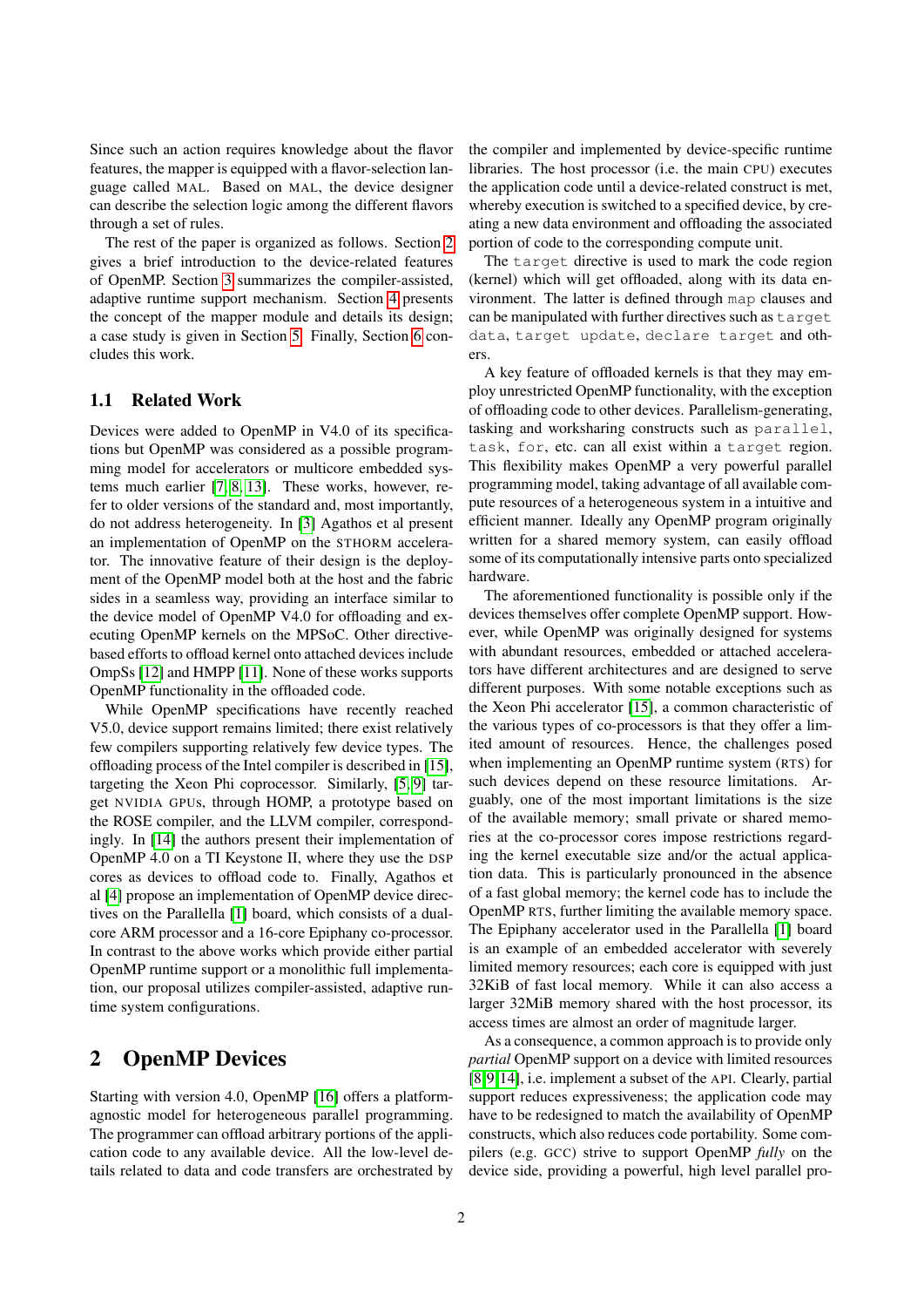

<span id="page-2-1"></span>Figure 1: Toolchain process for adaptive runtime support.

gramming abstraction. Nevertheless, the design of a complete OpenMP RTS is not a trivial task for arbitrary devices. Furthermore, hardware limitations may lead to poor perfor-mance for some of the OpenMP constructs [\[4,](#page-6-10) [5,](#page-6-7) [9\]](#page-6-8).

# <span id="page-2-0"></span>3 Compiler-Assisted Adaptive Runtime Support

In this section, we give an overview of the concept of a compiler-assisted adaptive runtime support mechanism for devices [\[2\]](#page-5-0). The main idea is to depart from the common practice of having a fixed runtime library to support OpenMP on the device side; customized, adaptive runtime libraries should be selected, tailored to the requirements of the kernels. For this to work, compiler assistance is required in order to determine the actual needs of every kernel.

The mechanism is depicted in Fig. [1.](#page-2-1) The application code is fed to the compiler which performs the necessary transformations. Out of the unified application code, code generation produces code for the host, while target regions produce code (kernels) for the devices. For each kernel, one of the alternative runtime libraries (called *flavors*) is selected and along with the kernel itself forms the final kernel executable, using device-specific compilation and linking tools.

In order for the above to work, knowledge about the kernel characteristics is necessary, so as to determine the level of required OpenMP support. Consequently, the first phase of the mechanism consists of detailed *kernel analysis*. An OpenMP kernel is a block of code enclosed lexically within a target construct. The actual kernel *region* includes any code in called routines. Such routines are defined within declare target constructs and are offloaded with the kernel. The compiler has thus access to the whole kernel region and can employ inter-procedural analysis in order to analyze the entire dynamic extend of the kernel. It first builds the call graph of the kernel and then visits each of the called routines. The compiler can then extract information about the employed OpenMP constructs (if any), and thus determine the actual OpenMP functionality that is necessary for the execution of each particular kernel. More often than not, a given kernel will not require the entire OpenMP functionality but a rather small portion of it. Given this information, the offloaded kernel can be accompanied by a suitable subset of the OpenMP runtime library, potentially decreasing the total offloaded footprint.

Given the analysis results, the second phase of the mechanism chooses the most appropriate device runtime flavor, i.e. the RTS library alternative which is to be linked with the kernel code and provide the required OpenMP support. For example, an optimized flavor may support just the needed constructs, offering the smallest possible footprint, and thus benefiting co-processor cases with small amounts of local memory. The runtime flavors could be a fixed set of precompiled libraries, selected to address specific classes of applications, as derived from typical use-case scenarios. Another possibility is to have on-the-fly parameterizable libraries. Because the default values of the runtime parameters may not suit all applications, tuning some parameters according to kernel characteristics and building different library variants can prove beneficial.

The module that brings it all together, and is responsible for collecting the compiler analysis results and selecting the runtime flavor to employ is the *mapper*. The mapper should choose the most appropriate flavor so as to minimize the offered OpenMP functionality while at same time cover all kernel OpenMP requirements.

#### 3.1 Implementation in the OMPi Compiler

In [\[2\]](#page-5-0), an initial version of the mechanism was implemented in the context of the OMPi compiler [\[10\]](#page-6-11), a lightweight OpenMP C infrastructure, composed of a source-to-source translator and a flexible, modular RTS. The compiler takes as input C code with OpenMP directives, and after the pre-processing and transformation steps, it outputs a multi-threaded C file for executing on the host and another set of intermediate files, one for each kernel. Every intermediate file is augmented with calls to the RTS of the corresponding device. In the last stage, the intermediate files are compiled with the appropriate system compilers in order to provide the final executables.

The compiler was modified to perform the required kernel analysis. It operates at the abstract syntax tree level and produces the metrics below as the result of the analysis:

- The total number of OpenMP constructs.
- The number of parallel, for, sections, single and task constructs.
- The number of explicit barrier directives.
- The maximum level of parallelism.

As a first and important contribution of the current work, we extended the analysis scope of the compiler, and we now offer the following additional metrics: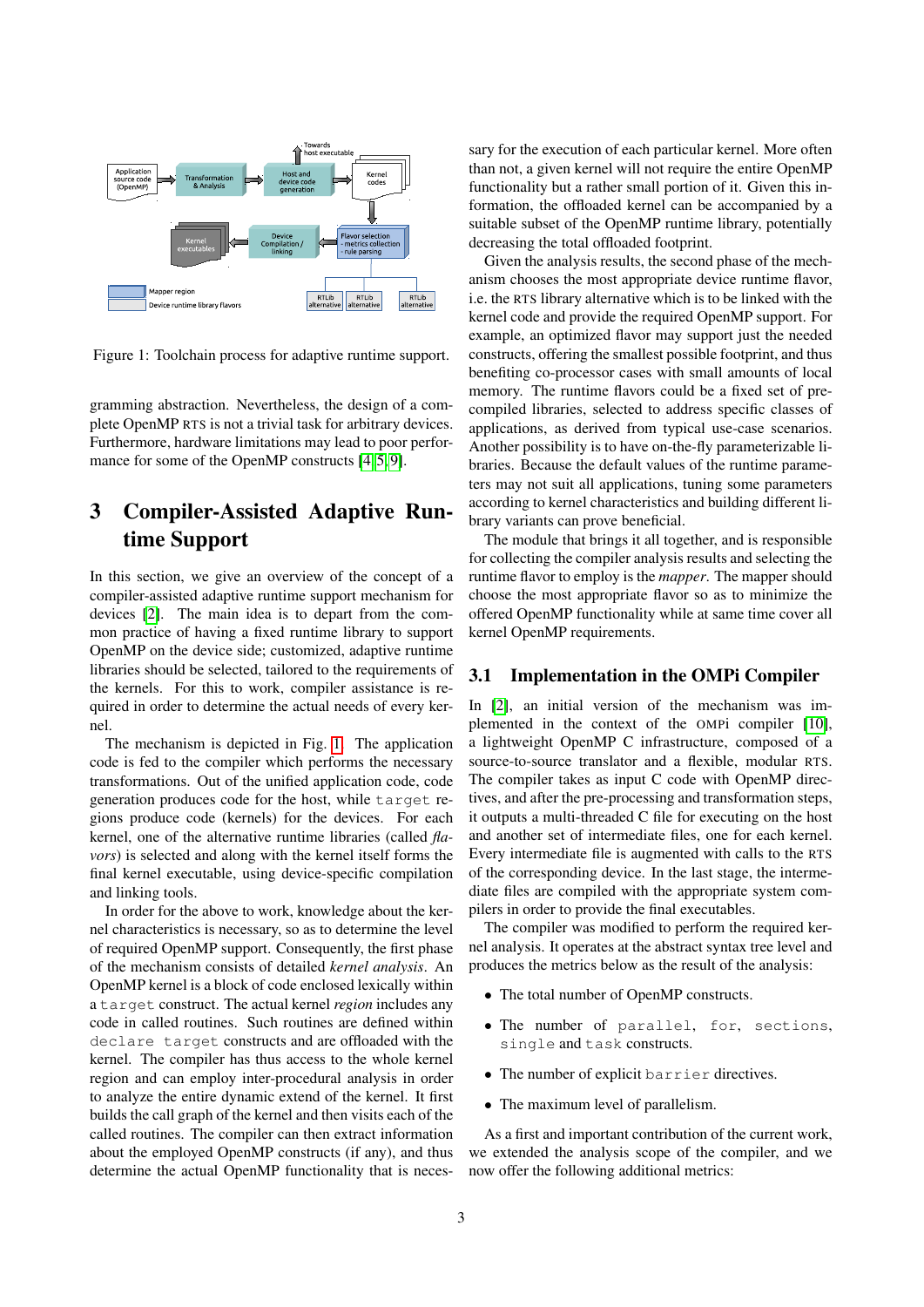- The total number of reduction clauses.
- The total number of ordered directives.
- The total number of atomic directives.
- The total number of nowait clauses.
- The loop schedules used, through schedule clauses.
- Whether explicit locking is employed or not; this is based on detecting calls to the corresponding OpenMP runtime routines.
- Whether any Internal Control Variables (ICVs) are accessed, through OpenMP runtime calls.

The prototype in [\[2\]](#page-5-0) did not implement a general mapper module; there was only support for one specific device, and a fixed set of runtime flavors. The selection was based on a hard-coded logic that was only applicable to that particular device and those particular runtime flavors. In this work, as our second and most important contribution, we present the design of a general, novel mapper module, which works for arbitrary devices and arbitrary runtime flavors.

# <span id="page-3-0"></span>4 A General, Device-Agnostic Mapper

In this section we introduce a general mapper design which is able to accommodate any device and any set of runtime flavors. To make the discussion concrete, we have also implemented a fully working mapper module in the OMPi compilation chain. As shown in Fig. [1,](#page-2-1) the mapper has a central role in the proposed mechanism. In particular, for each kernel, the mapper must:

- Collect the metrics which resulted from the kernel analysis performed by the compiler.
- Keep information about the set of available runtime flavors for each device.
- Decide which flavor is the most appropriate for the given kernel, and a specific device.

In other words, given a kernel and a device, the mapper must *map* the metrics to the best available runtime flavor.

Since OMPi is a source-to-source compiler, the kernel code generation produces source code files, ready to be compiled and linked by device-specific tools. We pass the metrics from the compiler to the mapper by embedding them as comments at the top of the output kernel files. All metrics presented in Section [3](#page-2-0) get enlisted following a simple key-value format, one metric per line. The mapper gathers the metrics simply by parsing the top-section comment block of the kernel code.

Because different devices may have different sets of runtime flavors with different levels of OpenMP support, there



<span id="page-3-1"></span>Figure 2: Decision flowchart example

does not exist a single set of rules that always gives the optimum mapping. Hence, the conception of a mapper with an intelligent, always-optimum selection algorithm is rather pointless. As a result, we chose to design a general mapper module that can accommodate device-specific selection. In other words, one has to instruct the mapper how to make the optimum flavor choice based on the analysis metrics, for each distinct device.

For each device, the mapper must be aware of the set of available flavors. In addition, it must be able to make an intelligent decision among them for each kernel. In our system, the decision logic is delegated to the device developer; she is the one that specifies *how* to find the best runtime flavor based on the kernel metrics. The decision process should be encoded as a set of *rules* which check specific metrics and wind up to the correct optimal choice. The mapper, consequently, is given a set of decision rules; it chains them using the compiler metrics until it reaches a final flavor decision.

The selection process can be represented by a flowchart, such as the one given in Fig. [2](#page-3-1) (details below). Decision nodes (diamonds) query some kernel metric and based on its value, transfer the process to other nodes, until a flavor node is reached (rectangle) and that specific flavor is chosen as the most appropriate. The device developer provides such a decision flowchart for her device. The mapper is, then, responsible for traversing it for every kernel, using the kernel's metrics to navigate among the decision nodes.

#### 4.1 Mapper Language

In order for the device developer to specify the decision rules and the mapper to utilize them, we designed a custom language for rule files, called MAL. Its syntax is simple and generic, allowing decisions based on exported metrics.

The syntax of a MAL rule file is quite familiar, similar to JSON or Python lists and dictionaries. The file consists of two components. The first one, flavors, is a list of all the available runtime flavors for the device in question. The second component, nodes, is a list of rules that concern the gathered metrics and represent the decisions. Specifically, each rule follows a dictionary syntax and consists of:

1. A query statement related to a specific metric. Available queries are: has, hasonly and num. Queries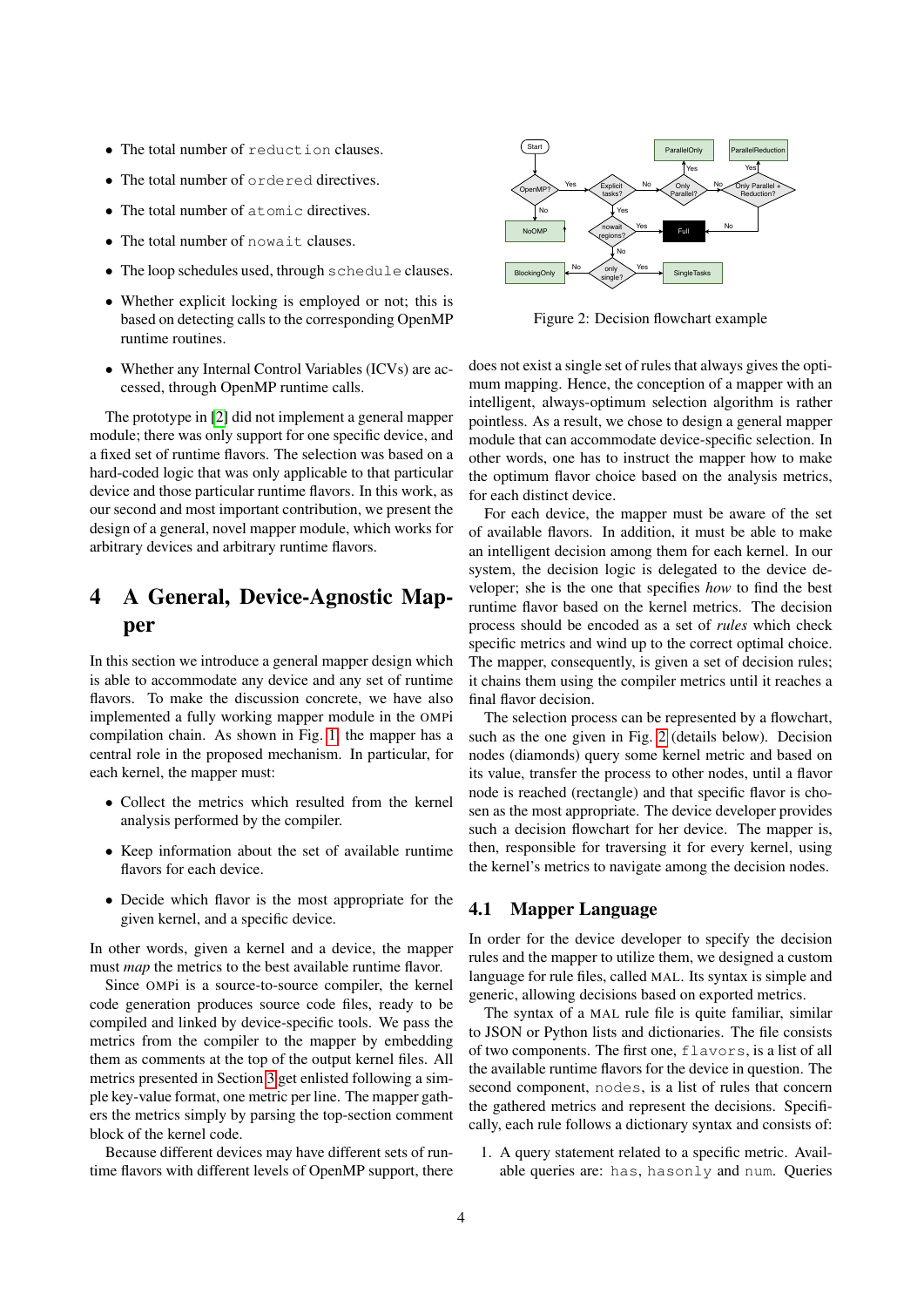```
# The available runtime flavors
flavors = [
    NoOMP, ParallelOnly, ParallelReduction,
    BlockingOnly, SingleTasks, Full
],
# Decision nodesure
nodes = [
     checkomp = { has (openmp),}true: checktasks,
                   false: NoOMP },
  checkasks = { num(task),}> 0: checknowait,
                   = 0: checkparall },
 checkr \frac{1}{10} checknowait = { has (nowait),
                   true: Full,
                   false: checksingle },
 checksingle = { hasonly(tasks,single),
                   true: SingleTasks,
                   false: BlockingOnly },
 checkparall = { hasonly(parallel),
                   true: ParallelOnly,
                   false: checkreduct
 checkeduct = { has only (parallel, reduction)}true: ParallelReduction,
                   false: Full }
]
```
<span id="page-4-0"></span>Figure 3: A MAL rule file for the flowchart in Fig. [2.](#page-3-1)

are in the form of one-parameter functions. A has (hasonly) query checks whether (only) the specified metric exists in the analysis results; hence the outcome can be either true or false. For a num query, the outcome is an integer representing the value of the specified metric.

2. A set of adjacent (follow-up) rules, conditioned on the result of the query statement. The condition is either the truth status of the has/hasonly query or a comparison which involves a relational operator and an integer for num queries. The outcome of the query is compared to the integer through the relational operator and if the condition holds, the corresponding followup rule is scheduled to be checked next.

The MAL grammar can be easily understood through the example rule file in Fig. [3,](#page-4-0) which represents the decision flowchart of Fig. [2.](#page-3-1) Anything after a hash (#) is considered a comment and the rest of the line is ignored.

In the example, there exist 6 different runtime flavors, named *NoOMP*, *Full*, *BlockingOnly*, *SingleTasks*, *ParallelReduction* and *ParallelOnly*. The first should be utilized if a kernel makes no use of OpenMP functionality while the second one is for kernels which embed complex OpenMP constructs. A common case is to only utilize a parallel construct with or without reduction clauses, giving rise to the last two optimized flavors. The *SingleTasks* flavor tries to capture task-based parallelism where a single thread creates all the tasks, while *BlockingOnly* fits the rest of the cases.

The flavors are shown as green rectangles in Fig. [2](#page-3-1) and are declared in the top flavors section in the rule file (Fig. [3\)](#page-4-0). The decision logic is given in the nodes section of the rule file and correspond to the diamond nodes in the flowchart. The starting node is the first one listed, hence the decision process always begins with the *checkomp* node.



<span id="page-4-1"></span>Figure 4: OMPi compilation chain.

The node consists of a query statement (has (openmp)) which queries the "openmp" analysis metric that indicates whether the kernel utilizes OpenMP at all. If the outcome is true, the next node to be visited is node *checktasks*; otherwise the next node is *NoOMP* which happens to be a flavor node, terminating the decision process and promoting it as the most suitable flavor.

If the *checktasks* node is visited, the query num (task) checks how many task regions are present in the kernel; if none exists, there is a transfer to the *checkparall* node which may lead to lighter runtime flavors. For example, if parallel is the only OpenMP construct present, then a flavor that provides support only for creating a team of threads is the optimal choice (*ParallelOnly*).

#### 4.2 Implementation Details

The MAL grammar, is simple enough to allow for recursivedescent parsing. After a MAL rule file for a specific device gets parsed, it is stored internally as a graph using an adjacency list representation. This internal graph is traversed every time the mapper has to decide on the most suitable flavor for a kernel that targets this particular device.

The implementation of the mapper has been integrated within the OMPi [\[10\]](#page-6-11) compilation chain, which is shown in Fig. [4.](#page-4-1) OMPi consists of a source-to-source compiler (transformer) and a sophisticated runtime support system. After the syntax analysis stage, the application source code is stored using an abstract syntax tree representation. All transformation steps as well as the kernel analysis we described previously operate on the abstract syntax tree. The code generation phase, then, produces intermediate files, ready to be compiled by the host/device system compiler. The final step utilizes, again, system tools to link the host and kernel program with the required runtime libraries, yielding the final executables.

Based on Fig. [1,](#page-2-1) in order to deploy the mapper module it was necessary to modify the last stage in the OMPi compilation chain. In particular, the intermediate kernel files are fed to the mapper before given to the device compilers; the mapper is then able to traverse the decision rules for each kernel and each requested device, and select the most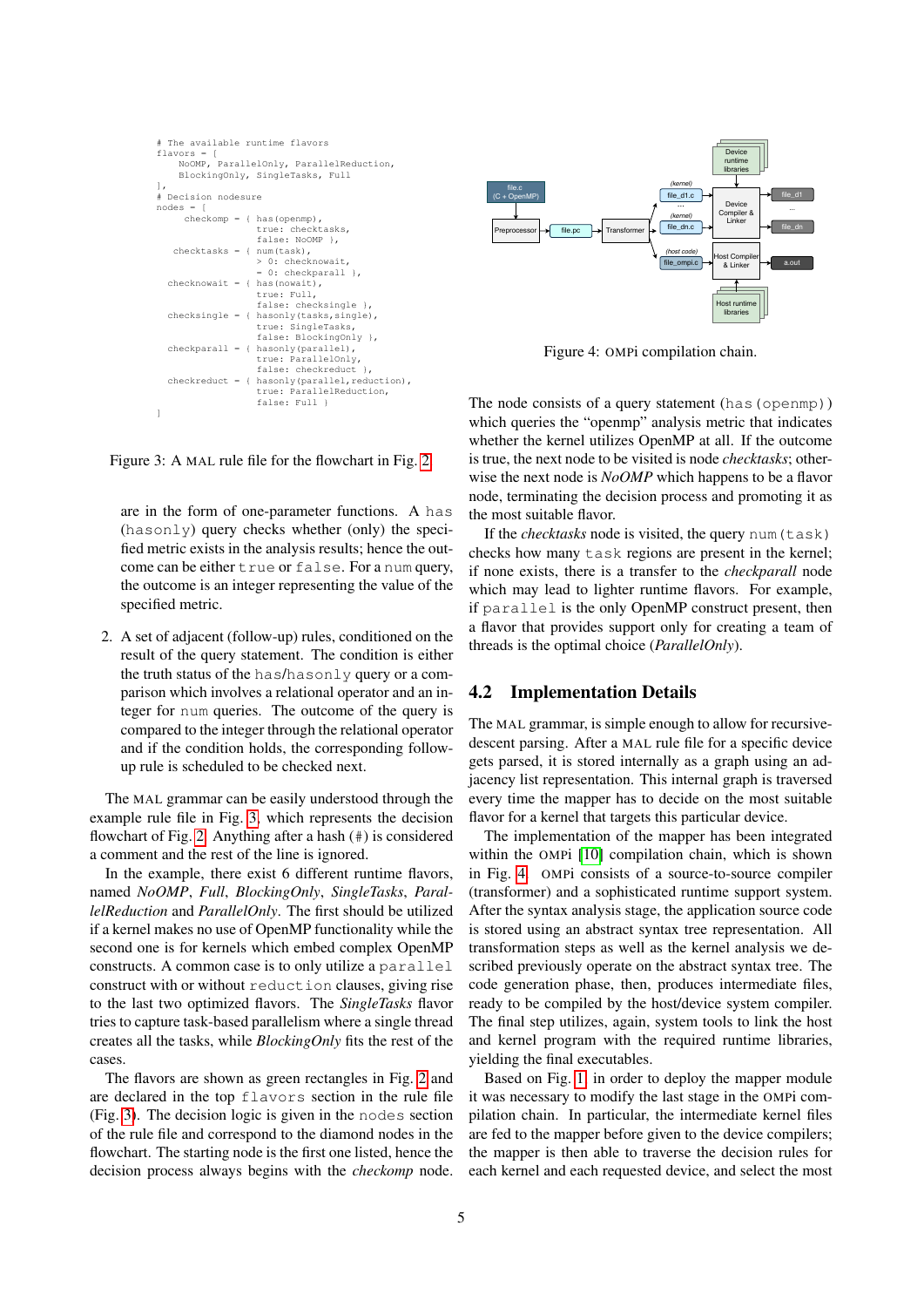appropriate runtime flavor, based on the embedded kernel metrics. This flavor is given to the device linker to link against the kernel file.

# <span id="page-5-1"></span>5 A Case Study

To demonstrate our mechanism we use Parallella [\[1\]](#page-5-4), a popular 18-core credit card-sized computer with two processing modules; the main CPU, a dual-core ARM Cortex A9 (built within a Zynq 7010 SoC), and an Epiphany-III 16 core CPU which is used as a co-processor. The ARM and the Epiphany use a 32 MiB portion of the system RAM as *shared memory*. The Epiphany-III chip contains a  $4 \times 4$ mesh of cores. Each Epiphany core (eCORE) is a 32-bit superscalar RISC processor, capable of performing singleprecision floating point operations, and owns 1 MiB of the total chip address space, which is addressable by all cores. However it comes with just 32 KiB of fast local scratchpad memory. All memories are available through regular load/store instructions by all eCOREs.

OMPi is the first compiler to support the Epiphany accelerator as an OpenMP device [\[4\]](#page-6-10). The limited local memory of the device cores makes it impossible to fit sophisticated OpenMP RTS structures alongside the application data. The original RTS was carefully designed so as to minimize its memory footprint, while supporting OpenMP fully (albeit inefficiently, using the much slower shared memory region for key structures). In [\[2\]](#page-5-0) this original (*Full*) RTS was used as a basis for a set of 12 different RTSs, each one optimized for a certain type of kernels. Each flavor is a modified version of the original, trimmed to support a limited number of constructs. For each flavor all unnecessary internal data structures were removed and all routines were modified accordingly.

Fig. [5](#page-6-12) contains the decision flowchart for the 12 flavors. Our first action was to encode the flowchart as a rule file using MAL; this resulted in 190 lines of code, which was used to automate the mapper decisions. Our next concern was to demonstrate that the mapper did indeed succeed to reach the optimal decisions. We used the same set of applications as in [\[2\]](#page-5-0) which included the EPCC microbenchmarks [\[6\]](#page-6-13), as well as other applications such as the calculation of  $\pi$ , the calculation of all solutions of the N-queens problem, and the well-knwon Game of Life, which simulates an evolution process.

For a trivial application with an empty kernel, the mapper chose the *NoOpenMP* flavor, due to the absence of OpenMP instructions. The  $\pi$  calculation performs numerical integration based on the trapezoidal rule and uses a parallel team, with threads summing their partial results using a reduction clause. Therefore, the automatically selected flavor was *ParallelReduction*. To solve the N-queens problem, parallel and tasks directives are used, so the mapper has determined that the appropriate version is *TasksNoICVs*. The Game of Life uses only parallel and

<span id="page-5-5"></span>Table 1: Executable kernel sizes (bytes)

| <b>Application</b>     | <b>Full RTS</b> | <b>Adaptive RTS</b> | <b>Reduction</b> |
|------------------------|-----------------|---------------------|------------------|
| Empty kernel           | 8648            | 2252                | 73.95%           |
| Pi                     | 12744           | 8864                | 30,44%           |
| Nqueens                | 20908           | 19148               | 8.41%            |
| Game of life           | 15412           | 11320               | 26.55%           |
| <b>EPCC-Barrier</b>    | 12316           | 8268                | 32.86%           |
| EPCC-Ordered           | 14704           | 10992               | 25.24%           |
| <b>EPCC-Critical</b>   | 13184           | 9420                | 28.54%           |
| <b>EPCC-Static For</b> | 14744           | 10992               | 25,44%           |
| EPCC-Single            | 12768           | 8944                | 29.94%           |

for constructs with barrier synchronization, so the most suitable flavor is *ForStatic*. Each of the EPCC tests utilizes a parallel region and one specific construct. The mapper successfully mapped the appropriate flavor for each one of them.

Table [1](#page-5-5) (in agreement with [\[2\]](#page-5-0)) demonstrates the benefits of our scheme. For each of the applications we report the final size of the kernel object file after the appropriate flavor was chosen by the mapper and got linked in. We also report the size without activating the mechanism, i.e. simply utilizing the original (*Full*) runtime library. It can be easily seen that the reductions are quite significant in every case.

# <span id="page-5-2"></span>6 Conclusions

In this work we present a novel mapper module, a central piece that completes the idea of compiler-assisted adaptive OpenMP runtime support. The mapper has the ability to automatically select among different runtime library flavors to accompany a kernel, given a set of metrics that profile the application and are obtained by compile-time analysis, and a set of device-specific decision rules which an implementor provides for a device. For the latter, we introduce a custom language (MAL) that is able to capture the logic of a decision flow diagram using a concise syntax. The mechanism is general and applicable to any OpenMP device. We are working in expanding the expressiveness of MAL, adding support for more devices, and examining the possibility of parametrized flavors, where parts of a flavor can be tuned at compile time.

# References

- <span id="page-5-4"></span>[1] Adapteva, "Parallella Reference Manual," Sept. 2014.
- <span id="page-5-0"></span>[2] S. N. Agathos and V. V. Dimakopoulos, "Adaptive OpenMP Runtime System for Embedded Multicores," in *16th Int'l Conference on Embedded and Ubiquitous Computing (EUC-2018)*, Bucharest, Romania, Oct. 2018, pp. 174–181.
- <span id="page-5-3"></span>[3] S. N. Agathos, V. V. Dimakopoulos, A. Mourelis, and A. Papadogiannakis, "Deploying OpenMP on an embedded multicore accelerator," in *Proc. of*